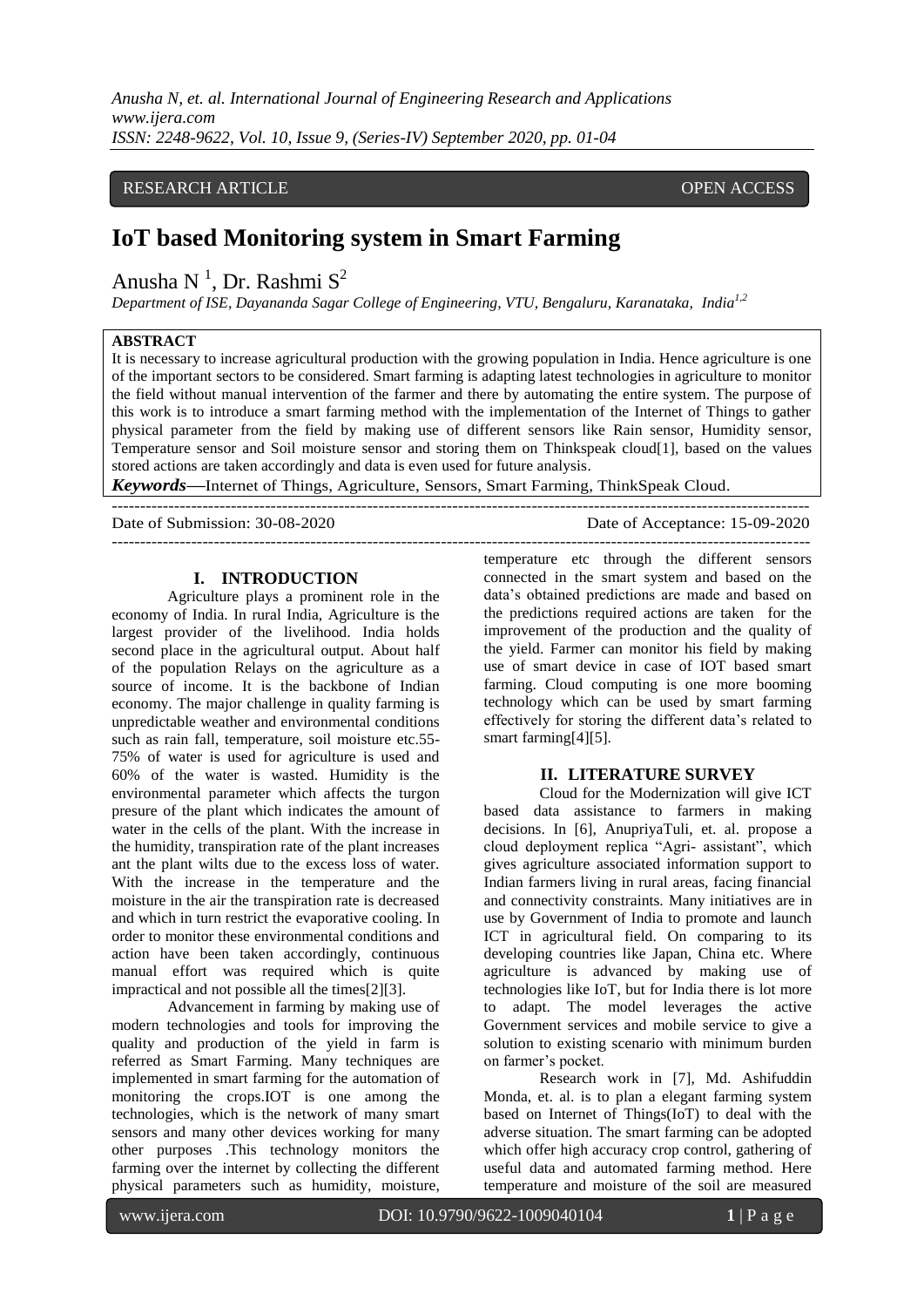and these sensed values are stored in ThingSpeak cloud for future data analysis. The Internet of things (IOT) is remodelling the agriculture enabling the farmers with the wide range of methods. IOT technology helps in gathering data about conditions like weather, moisture, temperature and fertility of soil, Crop online monitoring allows detection of weed, level of water, pest detection, and intrusion of animals inside the field, growth related to crops, and agriculture. To view remotely the conditions in the form of image and video, wireless cameras have been used. IOT technology can reduce the cost and enhance the productivity of traditional farming.

In [8], [Muhammad Shoaib Farooq,](https://ieeexplore.ieee.org/author/37085997492) et. al. explains control networks and information networks combination of lOT technology are studied based on the actual situation of agricultural production. Remote monitoring system with internet and wireless communications combined is used. Also taking into account the system, information management system is designed. The collected info by the system provided for agricultural research facilities. . The literature on IoT in agriculture and food is very much liberated by Asian scientists, especially from China. In other continents, the concept of IoT was up to lately mainly adopted by non-agricultural scientists. The application area of food supply chains is addressed most regularly, followed by arable farming. Many documents report the results of explorative studies or they present IoT systems that are designed or implemented in prototypes and pilots.

#### **III. PROPOSED SYSTEM**

The goal of this work is to propose an IoT based smart farming system to monitor the agricultural field parameter and there controlling the electrical devices without the manual intervention of farmer. The data collected by different sensors like Soil moisture sensor, Humidity sensor, Temperature sensor and the Rain sensor are stored over the cloud for future analysis.

The four major layer of the proposed system are shown in fig 1.

#### *1. Sensor Layer*

This is the first layer of smart farming system. Sensor layer captures and monitors the different physical parameters from the agriculture field. Four types of sensors are used in this system-Temperature sensor, Soil moisture sensor, Humidity sensor and Rain Sensor. The sensors are attached with microcontroller. This Microcontroller converts the physical parameter electrical signal. Hence any changes in the physical parameter is sensed and monitored through the Sensor layer[9].

#### *2. Middleware Layer*

This layer is the second layer of the system. This layer is necessary for the automation of the smart farming process by monitoring the Actuator. The Actuator is a transducer which takes up the electrical signal and converts it into physical action. The sensed value from the Sensor layer is fed into the Microcontroller and based on the different threshold value of the physical parameter which affect the crops, that is moisture and temperature.

If the moisture level of the soil is lesser than the threshold value, then the microcontroller will trigger pump machine for watering the plants as the inadequate moisture level inversely affect the production of the crops. The threshold value of the soil moisture content differs for different crops[9].



**Fig 1: Different layers of smart farming system**.

#### *3. Communication layer*

In this layer Microcontroller sends the signal on to the cloud through the gateway by making use of wireless WIFI module. WIFI module is advantageous over the Bluetooth since it covers larger range of communication. The communication is not encouraged using Ethernet to avoid cabling. The physical parameter sensed by the sensors is sent by the Microcontroller to cloud through gateway. IP based protocol runs on the gateway.

## *4. Cloud and Application layer*

Cloud technology is an emerging technology which can be used effectively in smart farming. Different agricultural data's are recorded in the cloud computing platform. Microcontroller sends the physical parameter on to the cloud using gateway periodically by making use of technologies like Zigbee, LoRa, Modbus [10][11]. These data's are plotted against time as a graph agriculture Field status is monitored through the graph.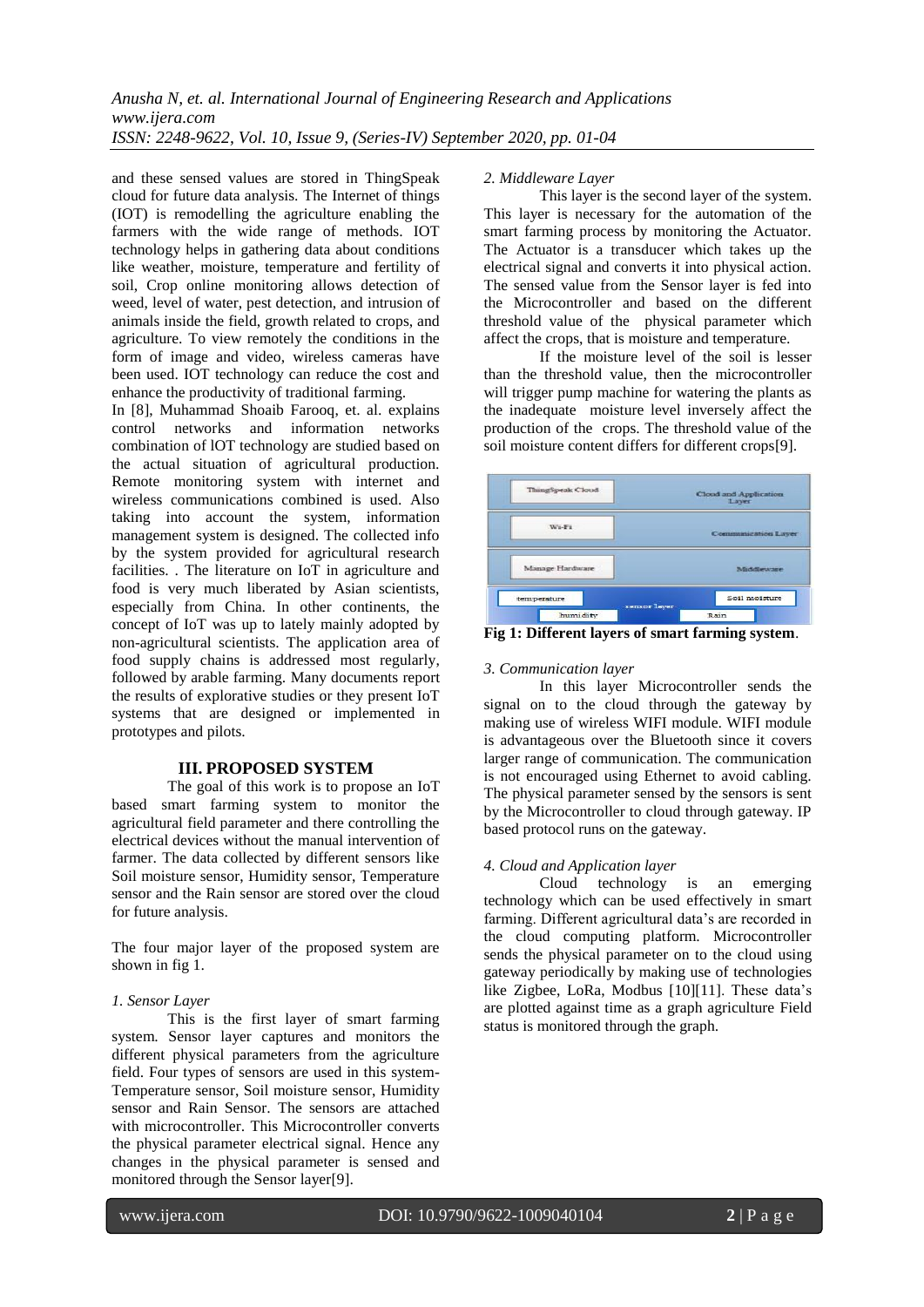*Anusha N, et. al. International Journal of Engineering Research and Applications www.ijera.com ISSN: 2248-9622, Vol. 10, Issue 9, (Series-IV) September 2020, pp. 01-04*



**Fig 2: System deployment model**

# **IV. EXPERIMENT AND RESULTS**

In experimenting the working of the system different types of equipment are used. Microcontroller used here is Arduino UNO board and different sensors like Soil moisture sensor, Temperature sensor, Humidity sensor and the Rain sensor are attached to the Arduino analog pins since the analog readings are fetched from the field.

The values from the field parameters are sent to the Middleware of the Arduino and based on these values the Middleware controls the actuator to perform automation. There by converting physical parameter into electrical signals. Along with controlling the Actuator, Arduino board will send the measured value from field on to the Think speak cloud service. To communicate with the cloud ESP8266 WIFI module is used.



 **Fig 3: Experimental setup**

The proposed system collects these field values by continues monitoring and the values are represented in cloud in the form of plotted graph as shown in the figure Fig 4. Timely updating of values are done every 15sec. simultaneously the values are displayed on the LCD display as shown in the figure Fig  $6$ .



**Fig 4: Snapshot of graphs of Temperature and Humidity field**



**Fig 5: Snapshot of graphs of Soil and Rain field**



**Fig 6: Values displayed on LCD**



**Fig7: Buzzer and Motor turns on when soil is dry**

# **V. CONCLUSION**

The system has been proposed using Ardunio for monitoring the field parameters which includes soil moisture, temperature, humidity and rain. Acquisition of data from the field is done by sensors and the collected data will upload on to cloud. The system proposed here is efficient and the farmer can make use of this proposed IoT based monitoring system for production of better yield with the accuracy in result. The system can be enhanced by increasing the number of sensors and there by fetching the large number of data and storing it on the other cloud storage which provides